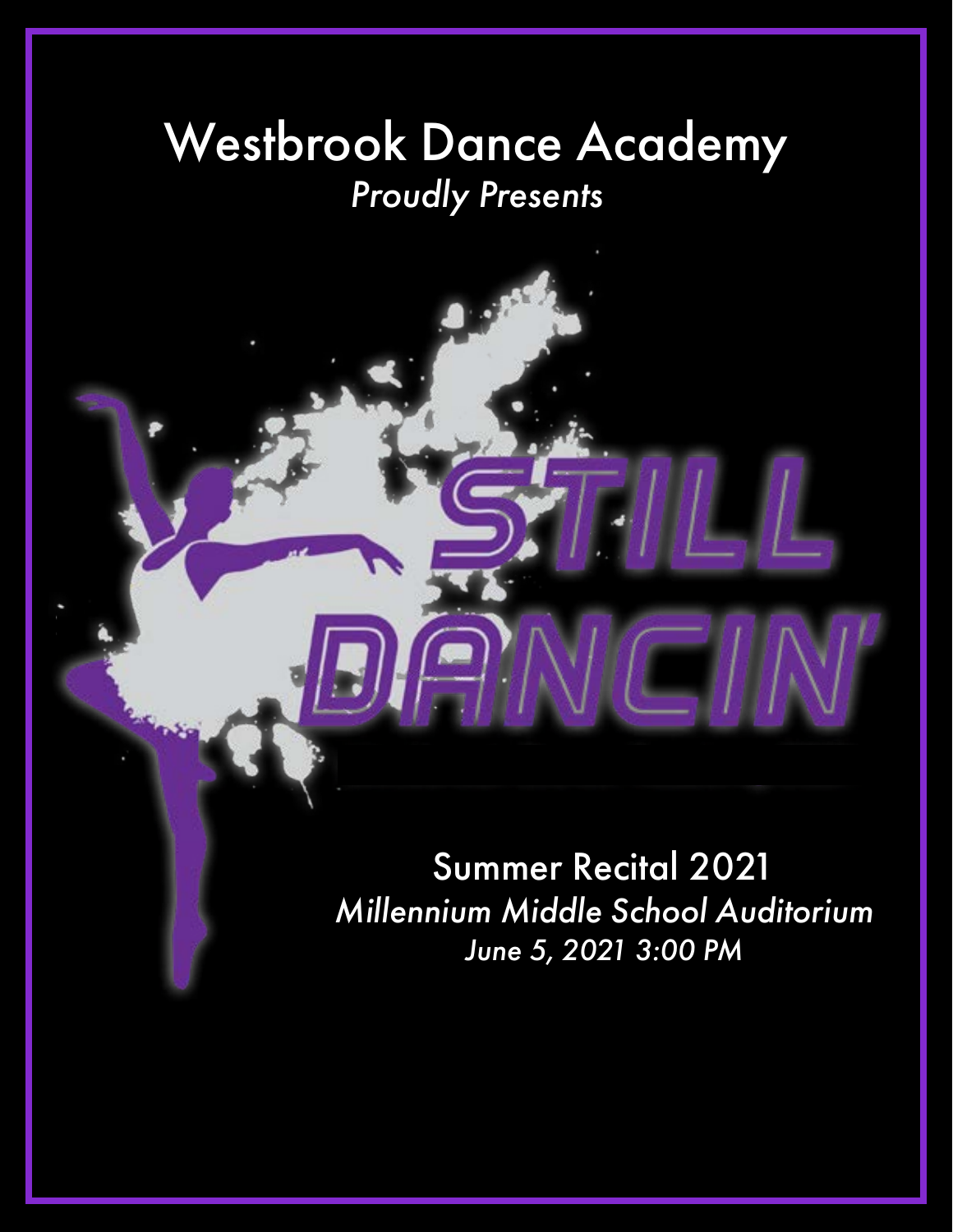

#### Dear Dance Families and Friends,

It is my honor to welcome you to the 2021 Westbrook Dance Academy Summer Recital. The teachers, staff, and myself are thrilled to have each and every one of you here supporting these amazing kids. This year would not be possible without the support of our families. With all of the challenges that everyone has faced this past year, it is remarkable to see the resilience and perseverance in our students, parents, teachers, staff, and community. We feel truly blessed to be a part of this journey with you. Thank you for ALL you do to make Westbrook an AMAZING place to dance.

Parents, we would like to thank you for supporting your child's love of dance. Thank for trusting us to educate and share our passion. Thank you for making sure your child has everything they need for class. Thank you for reading our emails! The list goes on and on! Most importantly, thank you for believing in your child's dreams and our vision for the studio. From our twoyear-old's just finishing their first year of dance to our seasoned performance team members; we are SO proud of everyone. Thank you, dancers, for your hard work, positive attitudes, and passion. You encourage and inspire us to become better teachers and leaders.

We cannot wait to see our dancers shine on stage this afternoon. It takes a great deal of coordination to put on a production. Thank you in advance for your energy going into today's performance. It would not be possible without your hard work.

To all of the family and friends here today, we thank you again for showing your support and can't wait for you to see your loved ones on stage!

Dancingly Yours, Anastasia Maingot Westbrook Dance Academy Director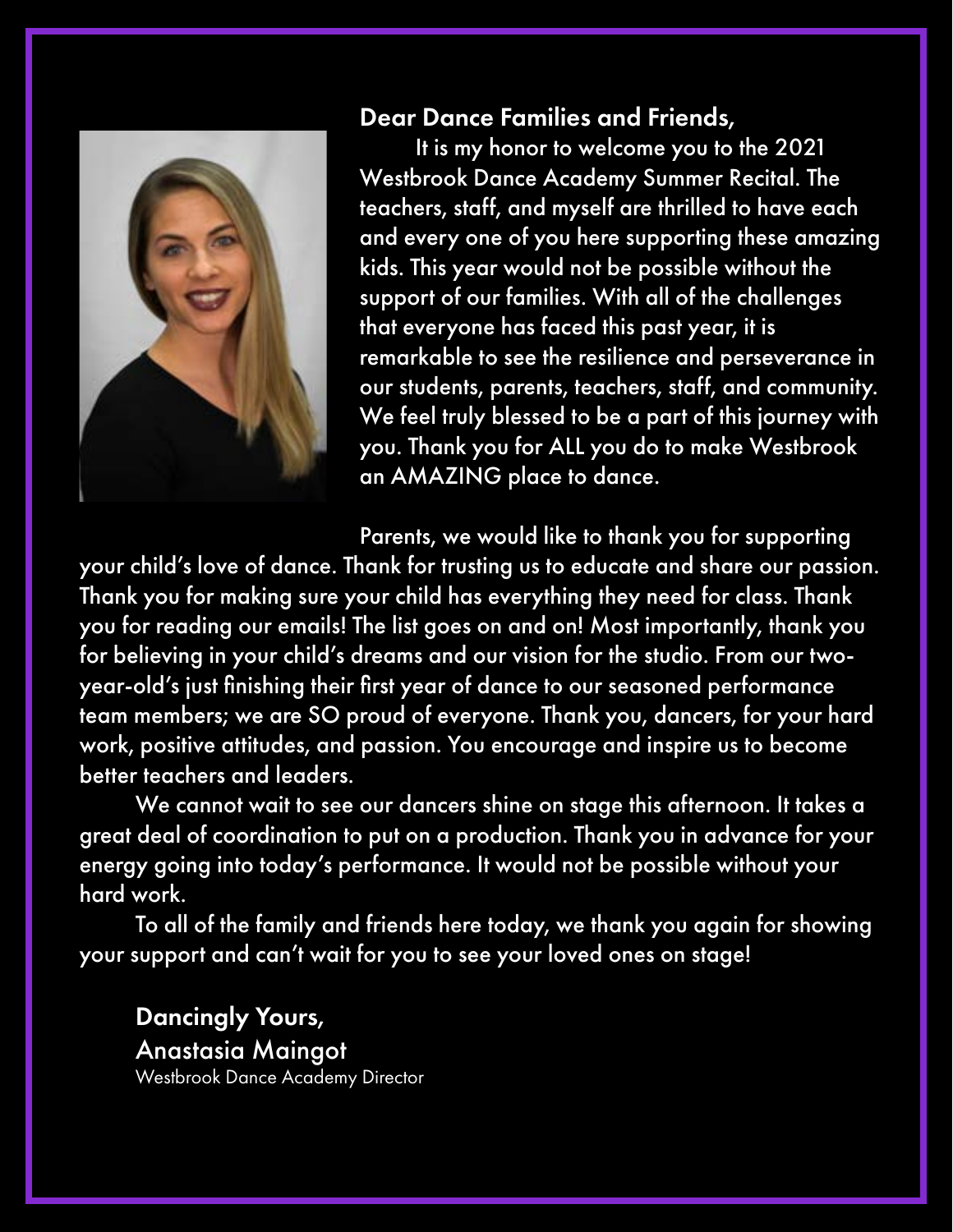# **Still Dancin'** *Westbrook Dance Academy 2021 Recital*

# Act 1

# "I'm Still Standing"

*2021 Competition Company Choreographed by Miss Anastasia & Miss Kristen* All Company Dancers and Teachers

### "Go the Distance"

*Saturday Combo 2 Choreographed by Miss Kristen* Maura Cashwell, Hope Garrett, Hailey Roberts, Layla Sanders

### "Back to Where We Started"

*Tuesday K-Tots 3 Choreographed by Miss Violetta* Zoe Alicea, Laila Cunningham, Olivia Harbin, Yadanny M. Mercedes, Everly Simpson, Avery Verman

### "A Rainbow Cheer"

*Creative Movements Choreographed by Miss Anastasia* Sadie Curfman, Mia Lleras, Emma Schubert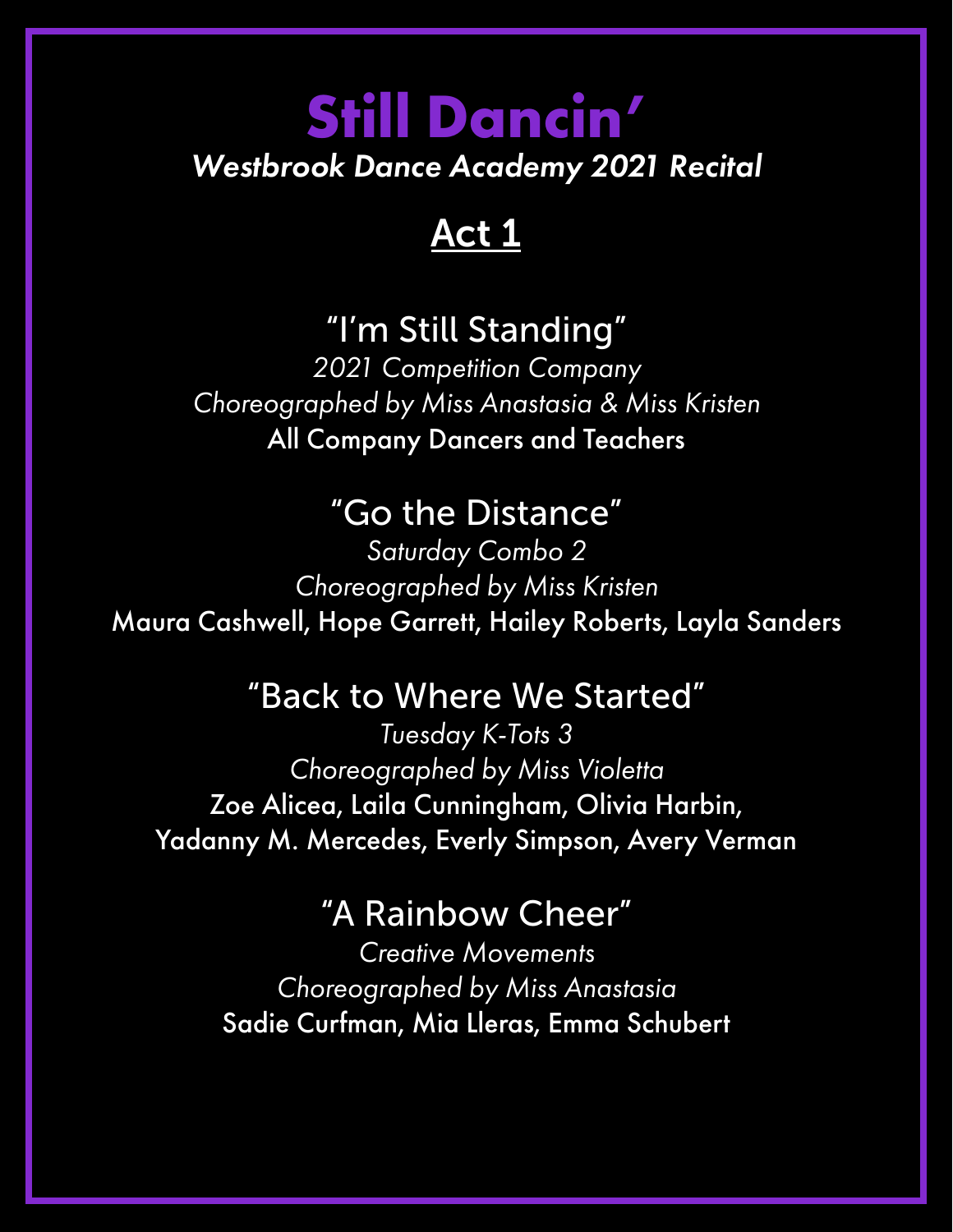### "Fly to Your Heart"

*Wednesday Combo 1 Choreographed by Miss Morgan* Emma Berardi, Eden Duzant, Morgan Snyder, Avery Tinnin, Sasha Vovchuk

### "Hot Mix with Six"

*Level 2/3 Company Choreographed by Miss Anastasia* Rylee Baker, Sabrina May, Kaylah McWilliams, Sophia Merkler, Samantha Remley, Isabella Schlaefli

### "Four Seasons"

*Petite Company Choreographed by Miss Violetta* Choyce Basnight, Rosalie Fontes, Grace Garrett, Ava High, Tallulah Merkler, Alyssa Ortiz, Mia Rodriguez, Katherine Zufelt

### "Party Rock Mash Up"

*Mini Hip Hop Choreographed by Miss Anastasia* Olivia Dershimer, Abigail Djoumblat, Scarlett Doherty, Kate Edwards, Sofie Jacobsen, Katelyn Libby, Kaelyn McWilliams, Madison Montgomery, Ava Rattigan, Brynlee Spera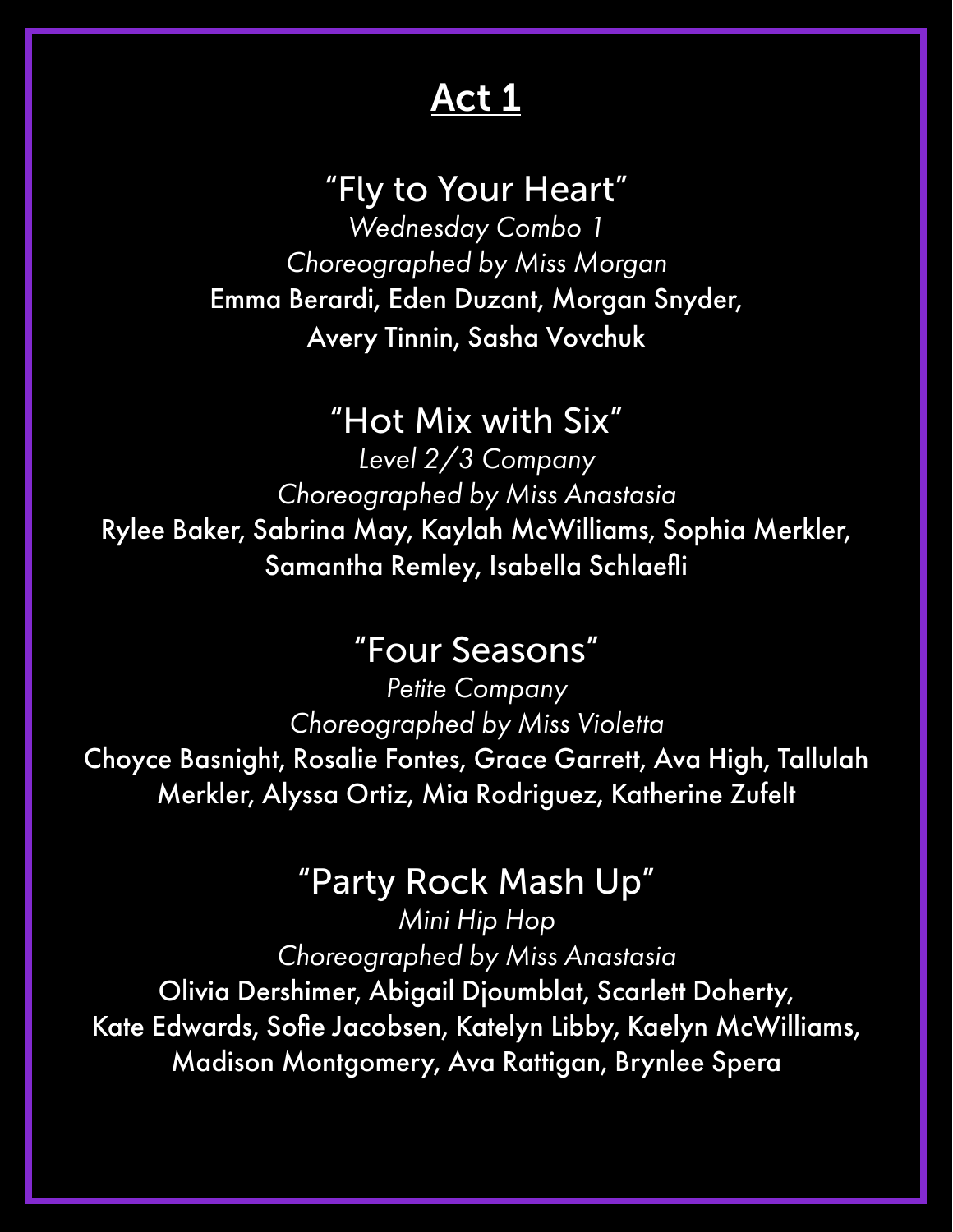### "Electricity"

*Saturday Combo 2 Choreographed by Miss Kristen* Maura Cashwell, Hope Garrett, Hailey Roberts, Layla Sanders

### "Life and Laughter"

*Tuesday K-Tots 3 Choreographed by Miss Violetta* Zoe Alicea, Laila Cunningham, Olivia Harbin, Yadanny M. Mercedes, Everly Simpson, Avery Verman

> "High Hopes" *Wednesday Combo 1 Choreographed by Miss Morgan*

Emma Berardi, Eden Duzant, Morgan Snyder, Avery Tinnin, Sasha Vovchuk

### "The Sleeping Flower"

*Level 2/3 Company Choreographed by Miss Violetta* Rylee Baker, Sabrina May, Kaylah McWilliams, Sophia Merkler, Morgan Plant, Samantha Remley, Isabella Schlaefli, Ava Stackpole

### "Gotta Get Through This"

*Choreographed by Miss Katie Lynn* Katie Lynn Swiatek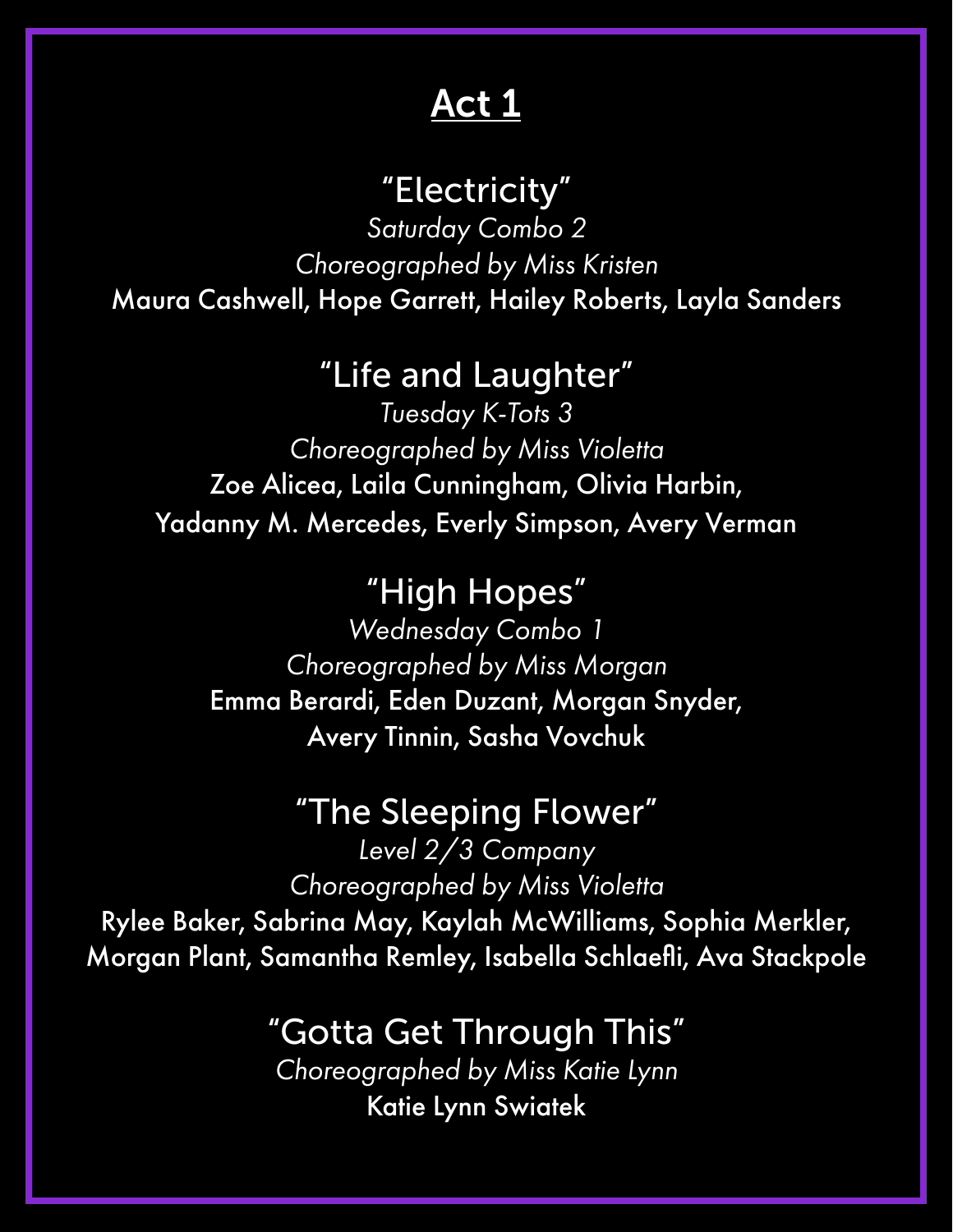# **Intermission**

We will have a 15-minute intermission. Snacks and beverages are available for purchase in the lobby. Cash only, please.

















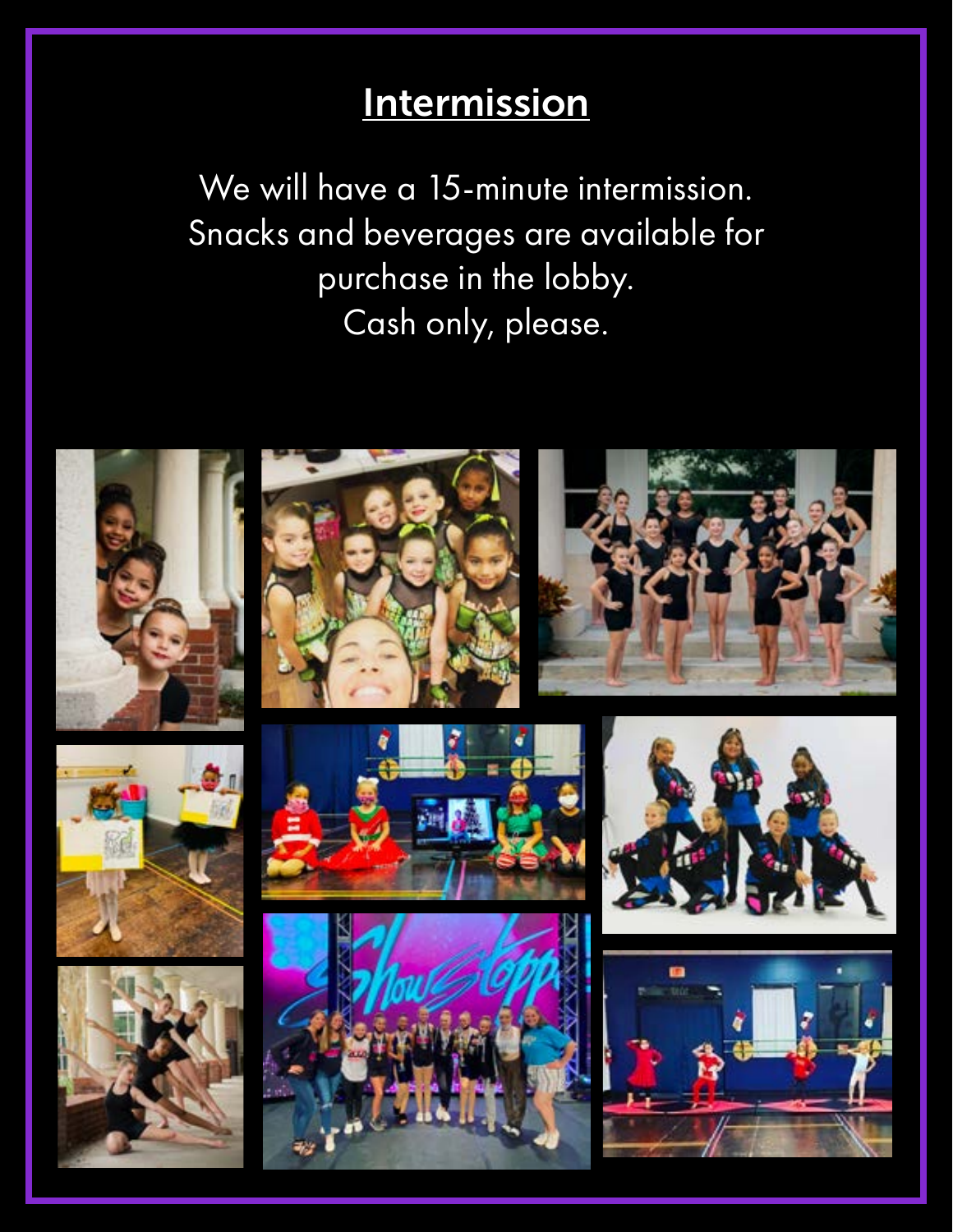# Join us for some **SUMMER FUN!**

[Click below to](http://www.westbrookdance.net) register, or<br>visit [westbrookdance.net](http://www.westbrookdance.net) for more information.

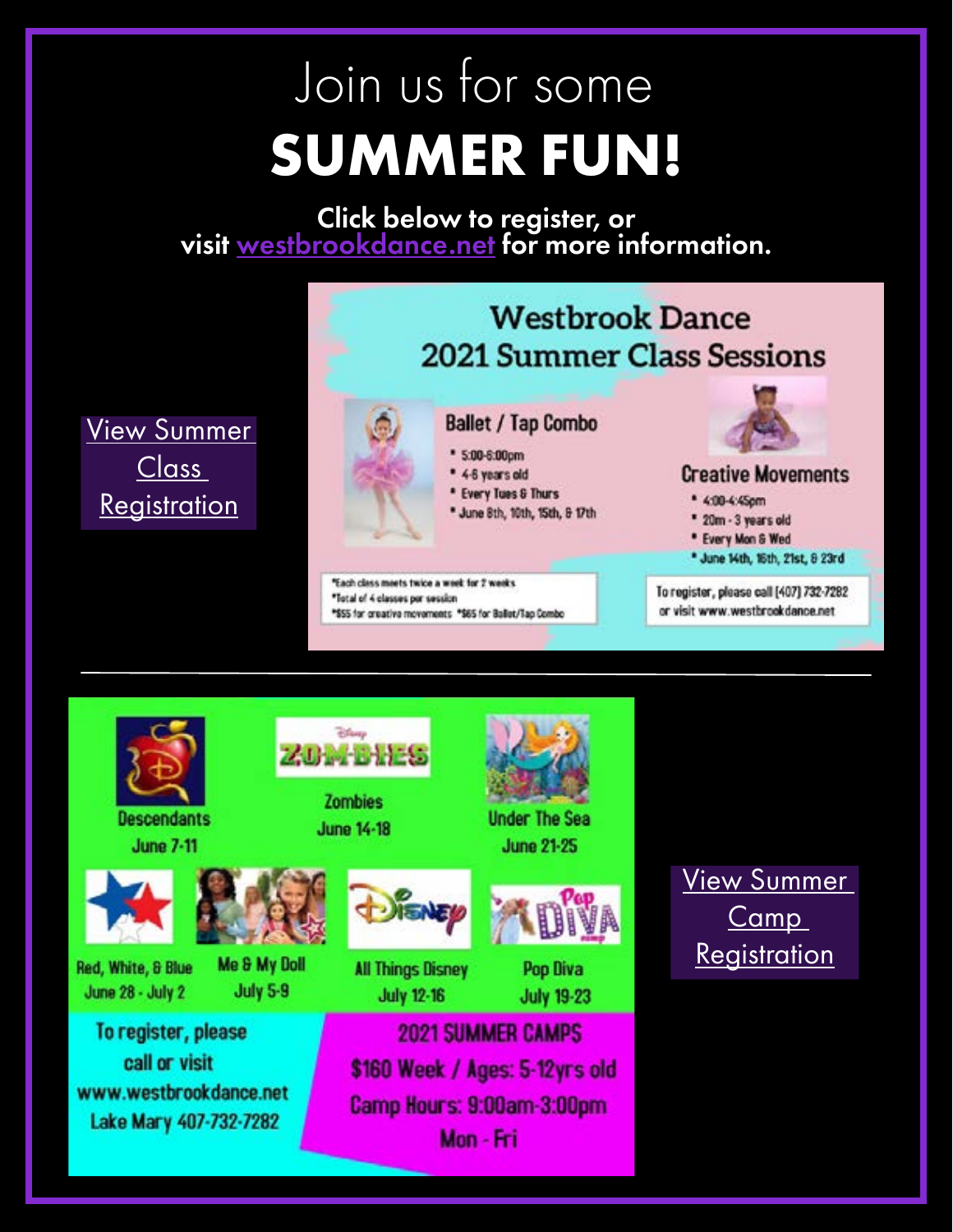# **Still Dancin'** *Westbrook Dance Academy 2021 Recital*

### Act 2

### "A Little Friend Like Me"

*Wednesday Prek-K 1 Choreographed by Miss Kristen* Demis Hamidi, Madelyn Jacobsen, Daniela Sanchez

### "Girls Night Out"

*Level 2/3 Company Choreographed by Miss Anastasia & Miss Kristen* Rylee Baker, Sabrina May, Kaylah McWilliams, Sophia Merkler, Morgan Plant, Isabella Schlaefli

### "We Got the Beat"

*Petite Company Choreographed by Miss Katie Lynn* Choyce Basnight, Rosalie Fontes, Ava High, Alyssa Ortiz, Mia Rodriguez, Katherine Zufelt

### "Show Yourself"

*Lyrical Choreographed by Miss Kristen* Liliana Ayala, Olivia Cunningham, Grace Garrett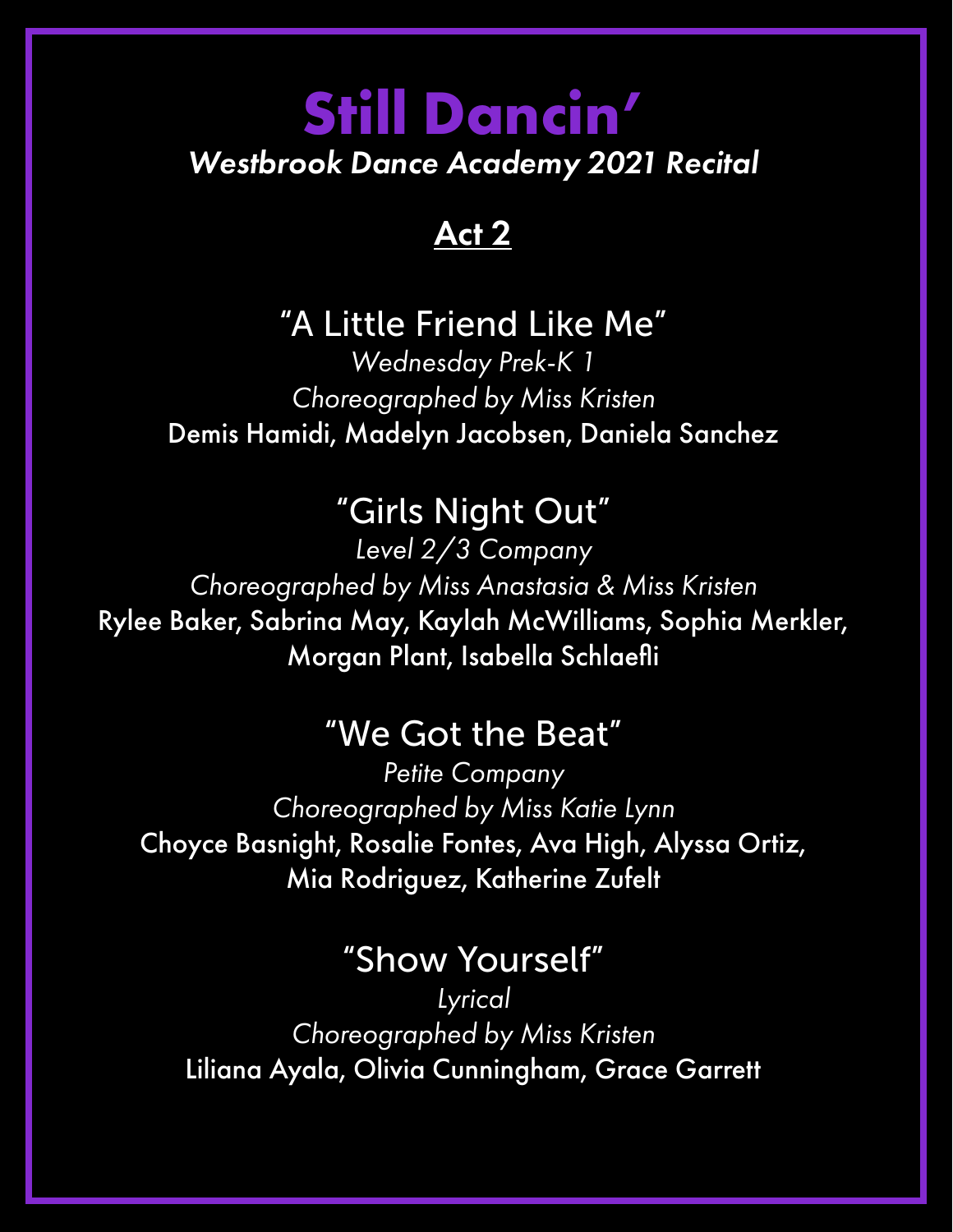# "Rainbow"

*Saturday Pre-K 2/K-Tots 3 Choreographed by Miss Anastasia & Miss Morgan* Sage Adebiyi, Abigail Dominguez, Joy Garrett, Olivia Harbin, Kaelyn McWilliams, Inaya Ohri, Bonnie Regan

### "Smile"

*Wednesday Combo 1 Choreographed by Miss Morgan* Emma Berardi, Eden Duzant, Morgan Snyder, Avery Tinnin, Sasha Vovchuk

### "Feet Do Yo Stuff"

*Saturday Combo 1 Choreographed by Miss Kristen* Maura Cashwell, Hope Garrett, Hailey Roberts, Layla Sanders

#### "Broken Glass"

*Level 2/3 Company Choreographed by Miss Kristen* Rylee Baker, Sabrina May, Kaylah McWilliams, Sophia Merkler, Morgan Plant, Ava Stackpole

### "It's About That Walk"

*Petite Company Choreographed by Miss Anastasia* Choyce Basnight, Rosalie Fontes, Ava High, Tallulah Merkler, Alyssa Ortiz, Mia Rodriguez, Katherine Zufelt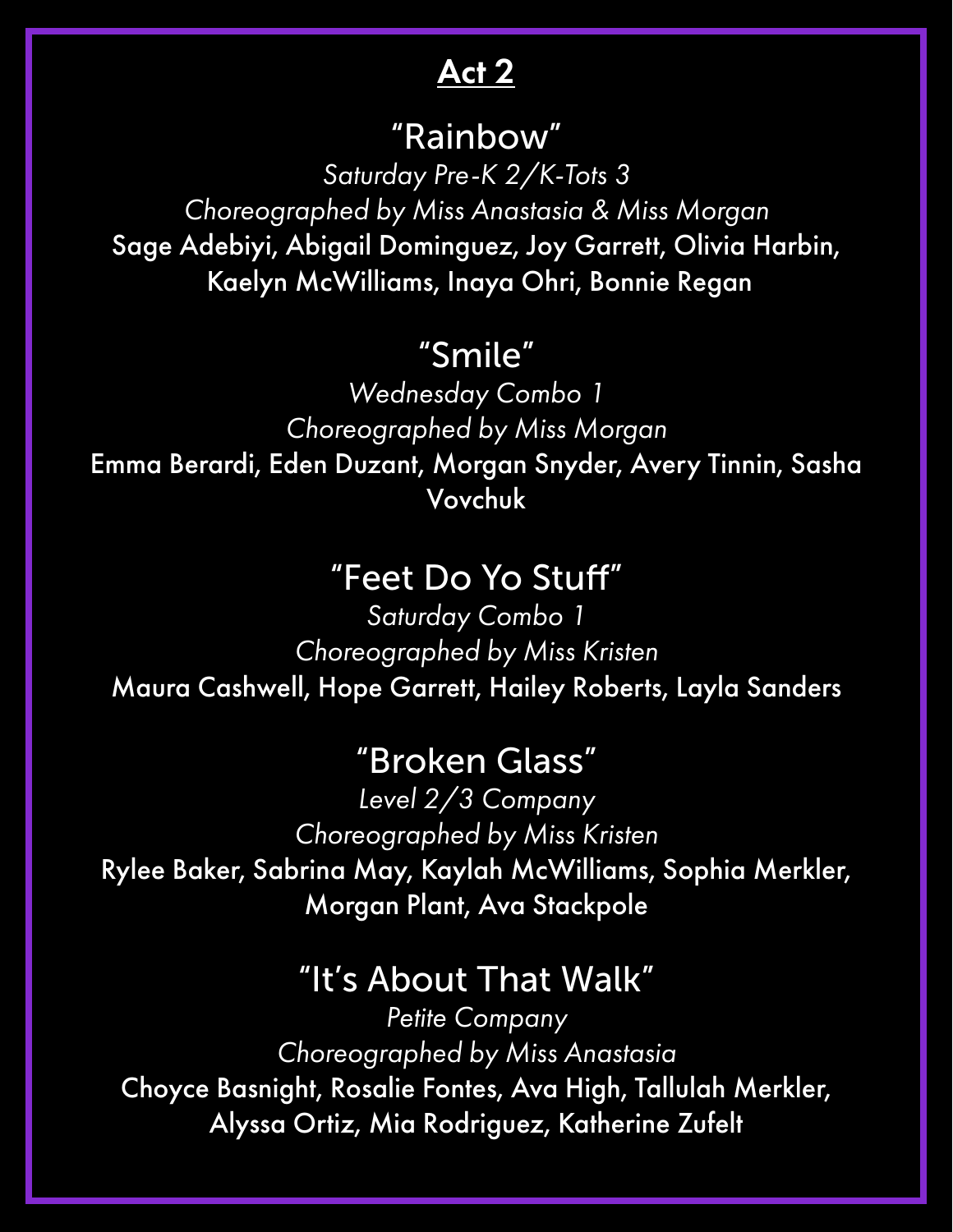### "My Magic TuTu"

*Wednesday Pre-K 1 Choreographed by Miss Kristen* Demis Hamidi, Madelyn Jacobsen, Daniela Sanchez

> "The Internet" *Choreographed by Miss Katie Lynn* Samantha Remley

### "Leap"

*Saturday Pre-K 2/K-Tots 3 Choreographed by Miss Anastasia & Miss Morgan* Sage Adebiyi, Abigail Dominguez, Joy Garrett, Olivia Harbin, Kaelyn McWilliams, Inaya Ohri, Bonnie Regan

### "Light It Up"

*Wednesday Hip Hop Choreographed by Miss Morgan* Choyce Basnight, Emma Berardi, Maura Cashwell, Harper Dougan, Eden Duzant, Hope Garrett, Madelyn Reinoso, Morgan Snyder, Avery Tinnin

### "Can You Feel It"

*Level 2/3 Company Choreographed by Miss Katie Lynn* Rylee Baker, Kaylah McWilliams, Samantha Remley, Isabella Schlaefli

### Awards